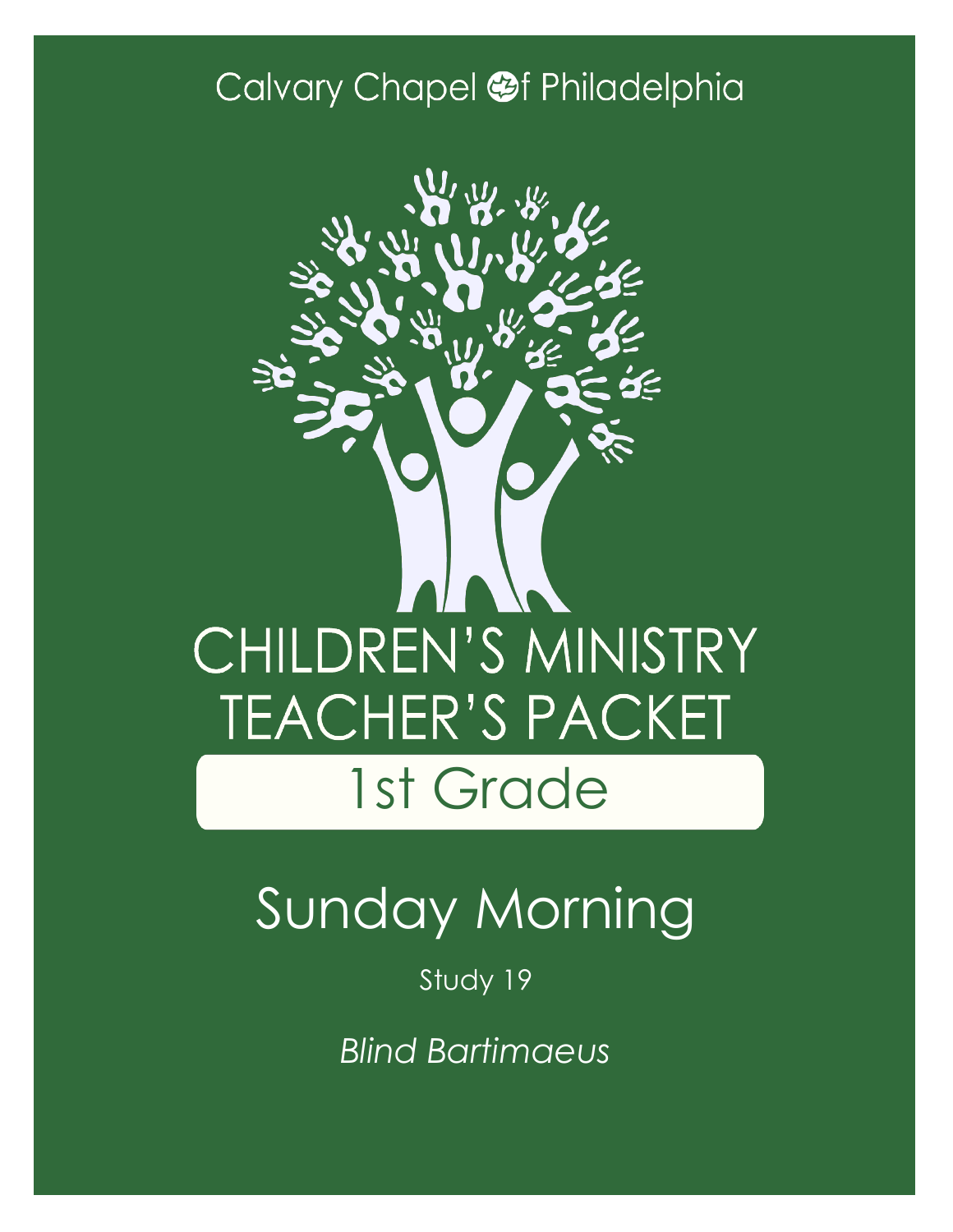## Blind Bartimaeus

The Objective is the key concept for this weeks lesson. It should be the main focus of the study

These are the key verses that you will find helpful in teaching your study this week. The "Main passage" is the basis of the study, where the other verse support the objective of the lesson.

There is a memory verse for the students that relates to every study. If a student can memorize the verse for the following week you may give them a prize from the "reward box" found on your cart.

An introductory activity or question that will settle the class, draw their attention to the study and prepare their hearts for God's Word.

**Objective This lesson will look at Bartimaeus' faith in who Jesus was as a model for our faith.**

**Key Verses** Mark 10:46-52—Main Teaching Passage Matthew 20:29-34; Luke 18:35-43 (Parallel Passages) 2 Samuel 7

### **Memory Verse** - John 20:29b

"Blessed *are* those who have not seen and *yet* have believed."

#### **Hook**

Review last week's memory verse 1 Thessalonians 5:18.

Have a volunteer sit in the front of the class blindfolded. Have some students or teachers walk by silently and have the student guess who has just walked by. Ask them if they would believe you if you told them the president or a famous person walked by while their eyes were closed.

In today's story, Jesus is going to walk by a blind man. However, even though this man can't see Jesus, he will believe that Jesus is someone important.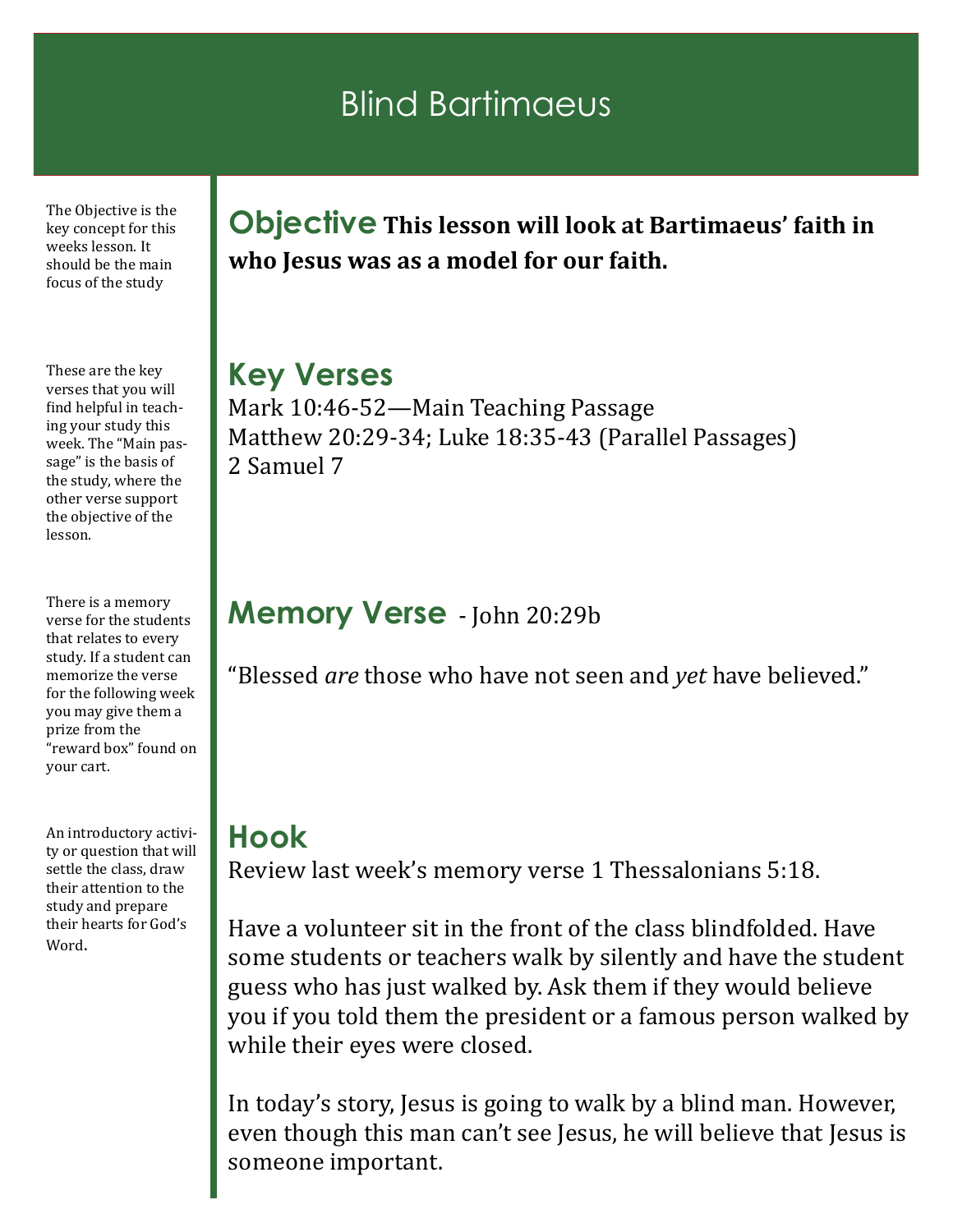What does the Bible say? This is where we will read a passage or series of passages that teach on the subject of the day.

BOOK

On His journey to Jerusalem, Jesus passed through Jericho. As He left, a blind beggar named Bartimaeus was sitting on the roadside and heard that Jesus of Nazareth was passing by (in Matthew, we find out that he had a fellow blind man with him). Upon hearing this news, he cried out to Jesus and said, "Jesus, Son of David, have mercy on me!" The crowd rebuked him and told him to be quiet, but Bartimaeus was persistent and cried out even louder. When Jesus heard, He called for the blind man. When Bartimaeus heard that Jesus was calling him, he threw off his cloak, sprang up, and came to Jesus. Jesus asked him, "What do you want me to do for you?" Naturally, his response was to ask for his sight back. Jesus told him to go his way, for his faith had made him well. The story ends by telling us that Bartimaeus received his sight and continued to follow Jesus on His way to Jerusalem. Matthew tells us that the other blind man was healed as well, and that they both followed Jesus.

The interpretation/ exegesis of the passage. What does this passage mean? How does this passage apply to my life?

## LOOK

On the surface, this story might seem like yet another account of Jesus performing a miraculous healing. However, notice the name that the crowd calls Jesus compared to what Bartimaeus says. The crowd told Bartimaeus that Jesus of Nazareth was walking by (Luke's account tells us that it was someone in the crowd who told Bartimaeus this). To the crowd, Jesus was just a man from Nazareth. He was an extraordinary man, but not much more. However, when Bartimaeus heard this news, he calls Jesus the Son of David. Bartimaeus was not just making a comment on Jesus' lineage. He was declaring that Jesus was the promised Messiah and King of Israel. In our Old Testament series, when we studied the life of David, we saw that in 2 Samuel 7, God made a promise to David that his family would sit on Israel's throne forever. Specifically, God promised a King to set up a kingdom and an everlasting rule. When Bartimaeus called Jesus the Son of David, what he was really saying is that he believed Jesus was that King God promised to David years ago. It was more than just an address, it was an expression of great faith.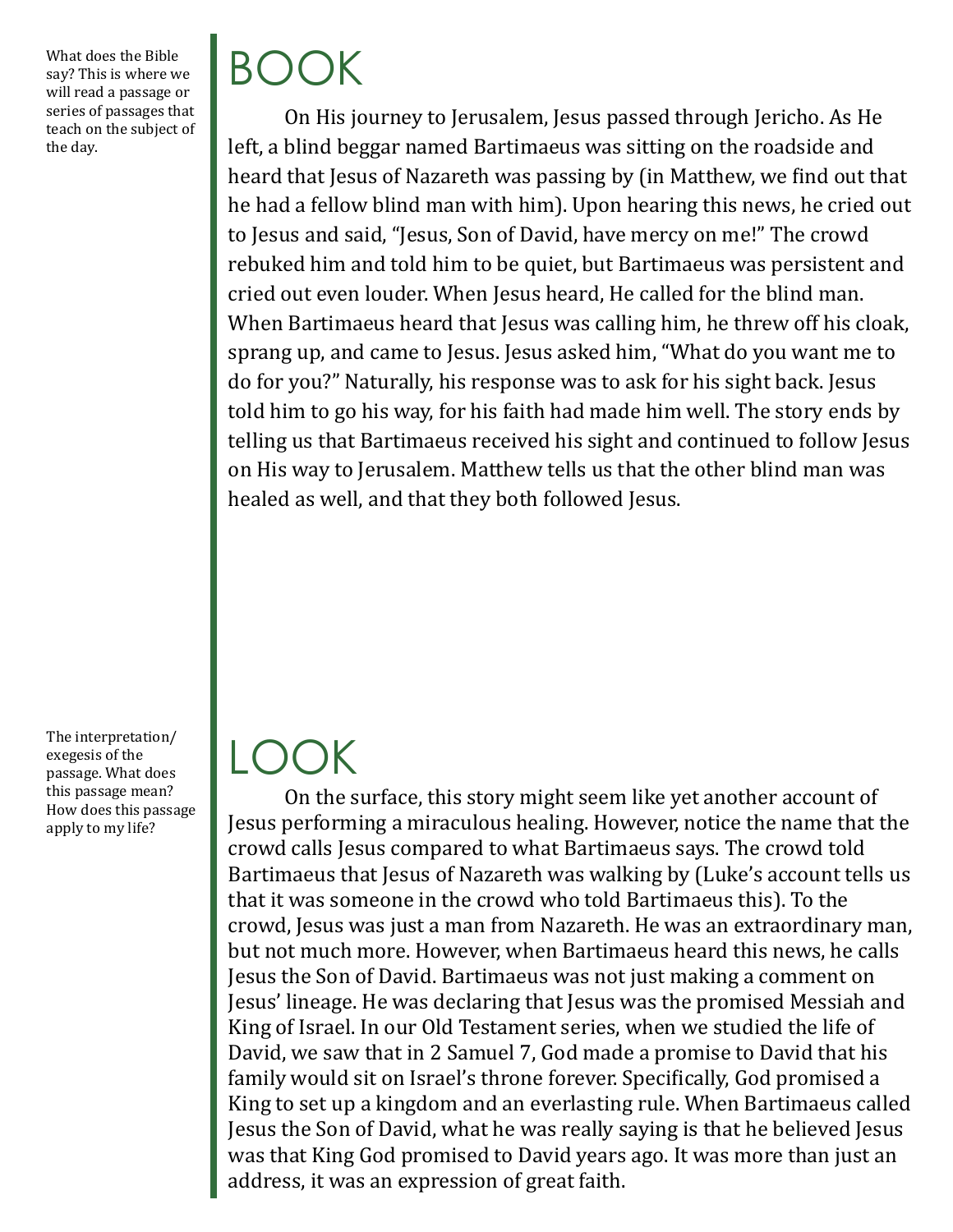## LOOK (Continued)

When we look at the difference between Bartimaeus' confession and that of the crowd, we see that a blind man was more able to see Jesus for who He was than the seeing crowd. The crowd trusted what they could see, and that was an ordinary man doing extraordinary things. To them, He was just Jesus of Nazareth. But Bartimaeus saw the truth, that Jesus was God's promised King. He may not have looked like a king. He didn't have a palace, wealth, or an army of soldiers behind Him. Yet Bartimaeus knew the truth, and Jesus commended him for this faith.

Today we actually have a similar situation to Bartimaeus and the crowd. We cannot see Jesus for who He truly is, just like they couldn't. They couldn't see Jesus as King because He was not an earthly king. For us, the problem is that He is not bodily present on earth anymore. However, like Bartimaeus, we can still exercise faith to believe that Jesus is our God and King, even though we don't see Him walking around or ruling on His throne. Faith means putting your trust in something or someone you can't see. Bartimaeus believed that Jesus was King even though he couldn't see it. Will you believe in what you cannot see? Will you believe that Jesus is the King?

# TOOK

As a class, memorize John 20:29

Review the lesson by asking the class who the crowd thought Jesus was. Who did Bartimaeus think Jesus was.

**Pray:** Worship Jesus as God's promised Messiah and King. Ask Him for faith to trust in the truth of His Word, even if we can't see the truth with our eyes.

**Parent Question:** Why did Bartimaeus call Jesus "Son of David"?

What is my response to this passage of Scripture? How should my life change according to what this passage teaches me? What are the practical things I can do throughout the week to make this true in my life?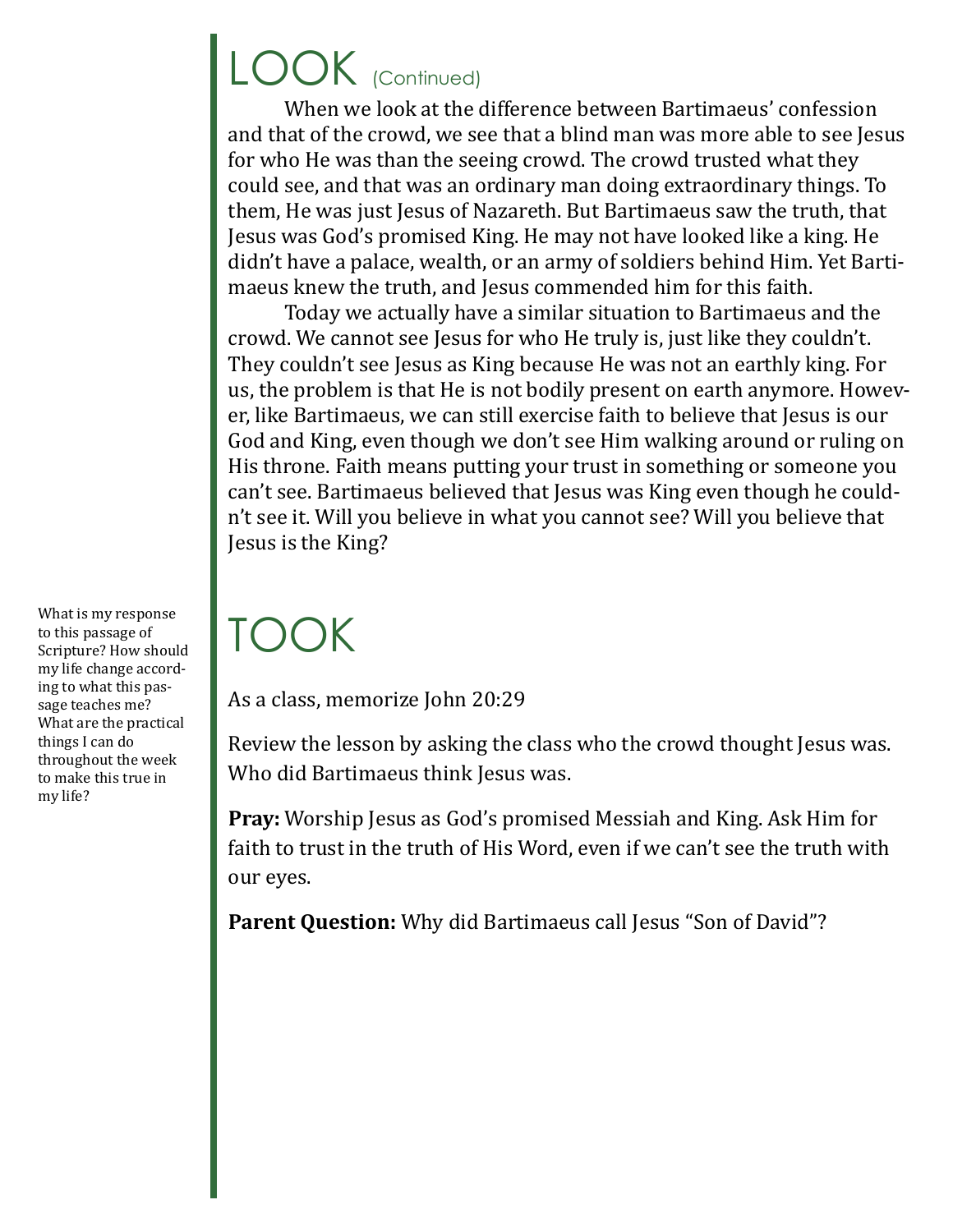# FURTHER STUDY

### **Commentary on Mark 10:46-52 by David Guzik**

4. [\(Mar 10:46](https://www.blueletterbible.org/kjv/mark/10/46-52/s_967046)-52) On the way to Jerusalem, a blind man is healed.

Now they came to Jericho. As He went out of Jericho with His disciples and a great multitude, blind Bartimaeus, the son of Timaeus, sat by the road begging. And when he heard that it was Jesus of Nazareth, he began to cry out and say, "Jesus, Son of David, have mercy on me!" Then many warned him to be quiet; but he cried out all the more, "Son of David, have mercy on me!" So Jesus stood still and commanded him to be called. Then they called the blind man, saying to him, "Be of good cheer. Rise, He is calling you." And throwing aside his garment, he rose and came to Jesus. So Jesus answered and said to him, "What do you want Me to do for you?" The blind man said to Him, "Rabboni, that I may receive my sight." Then Jesus said to him, "Go your way; your faith has made you well." And immediately he received his sight and followed Jesus on the road.

a. **He cried out all the more, "Son of David, have mercy on me!"** Blind Bartimaeus didn't have much class, but he did have persistence and determination. People tried to shut him up, but they couldn't because he really wanted a touch from Jesus

i. The persistent and energetic nature of Bartimaeus' prayer is a good example of prayer. He wasn't discouraged because no one led him to Jesus. He wasn't discouraged by those who told him to stay away.

ii. "Take the gates of heaven and shake them with thy vehemence, as though thou wouldst pull them up post and bar and all. Stand at Mercy's door, and take no denial. Knock, and knock, and knock again, as though thou wouldst shake the very spheres, but what thou wouldst obtain an answer to thy cries. 'The kingdom of heaven suffereth violence, and the violent take it by force.' Cold prayers never win God's ear. Draw thy bow with thy full strength, if thou wouldst send thy arrow up so high as heaven." (Spurgeon)

b. **Have mercy on me!** The blind man knew what he needed from Jesus - **mercy**. He didn't come thinking that God owed him. All he wanted from Jesus is mercy.

c. **What do you want Me to do for you?** Why did Jesus ask this question? Wasn't it obvious? Yet, there was real power in both the asking, and in the answer of Jesus. God may ask us the same question, and we should be able to articulate an answer that glorifies Him.

d. **Rabboni, that I may receive my sight**: The title **Rabboni** "is a strengthened form of 'Rabbi,' and means 'my lord,' 'my master.'" (Lane) When Bartimaeus said this, he expressed his humble submission towards Jesus.

i. The specific nature of Bartimaeus' request is a good example for our prayers. "**Have mercy on me**" is general, but his prayer moved from the general to the specific request, "**that I may receive my sight**."

ii. "Rest assured that those are the best prayers in all respects, if they be earnest and sincere, which go most directly to the point. You know there is a way of praying in the closet, and praying in the family, in which you do not ask for anything. You say a great many good things, introduce much of your own experience, review the doctrines of grace very thoughtfully, but you do not ask for anything in particular. Such prayer is always uninteresting to listen to, and I think it must be rather tedious to those who offer it." (Spurgeon)